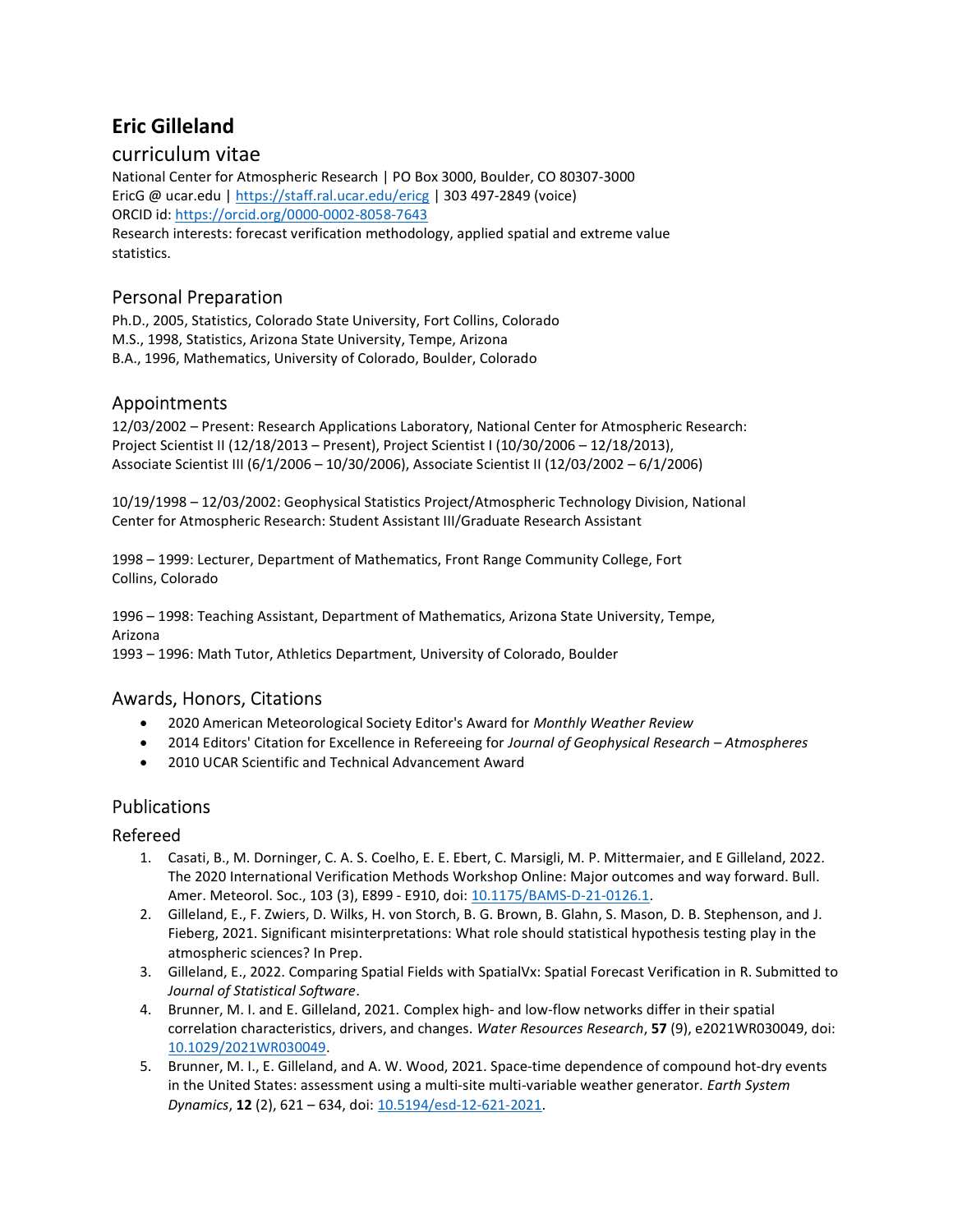- 6. de Oliveira, M. M. F., J. L. F. de Oliveira, P. J F., Fernandes, P. J. F., E. Gilleland, and N. F. F. Ebecken, 2021. Extreme climate characteristics near the coastline of the southeast region of Brazil in the last 40 years. Accepted to Regional Environmental Change, doi: 10.1007/s00704-021-03711-z.
- 7. Brunner, M. I., D. L. Swain, R. R., Wood, F., Willkofer, J.M., Done, E. Gilleland, and R. Ludwig, 2021. An extremeness threshold determines the regional response of floods to changes in rainfall extremes. Communications Earth & Environment, 2 (173), doi: 10.1038/s43247-021-00248-x.
- 8. Marsigli, C., E. Ebert, R. Ashrit, B. Casati, J. Chen, C. A. S. Coelho, M. Dorninger, E. Gilleland, T. Haiden, S. Landman, and M. Mittermaier, 2021. Observations for high-impact weather and their use in verification. Natural Hazards and Earth System Sciences, 21 (4), 1297 - 1312, doi: 10.5194/nhess-21-1297-2021.
- 9. Brunner, M. I., D. L. Swain, E. Gilleland, and A. W. Wood, 2021. Increasing importance of temperature as a driver of streamflow drought spatial extent. Environmental Research Letters, 16 (2), 024038, doi: 10.1088/1748-9326/abd2f0.
- 10. Brunner, M. I., S. M. Papalexiou, M. Clark, and E. Gilleland, 2020. How probable is widespread flooding in the United States? Water Resources Research, 56 (10), e2020WR028096, doi: 10.1029/2020WR028096.
- 11. Griffin, S. M., J. A. Otkin, S. E. Nebuda, T. L. Jensen, P. S. Skinner, E. Gilleland, T. A. Supinie, and M. Xue, 2020. Evaluating the Impact of Planetary Boundary Layer, Land Surface Model, and Microphysics Parameterization Schemes on Upper-level Cloud Objects in Simulated GOES-16 Brightness Temperatures. JGR-Atmospheres, 126 (15), e2021JD034709, doi: 10.1029/2021JD034709.
- 12. Brown, B. G., T. G. Jensen, J. Halley Gotway, R. Bullock, E. Gilleland, T. Fowler, K. Newman, D. Adriaansen, L. Blank, T. Burek, M. Harrold, T. Hertneky, C. Kalb, P. Kucera, L. Nance, and J. Wolff, 2020. The Model Evaluation Tools (MET): More than a decade of community-supported forecast verification. Bull. Amer. Meteorol. Soc., 102 (4), E782 - E807, doi: 10.1175/BAMS-D-19-0093.1.
- 13. Jha, S., M. Goyal, B. B. Gupta, C.-H. Hsu, E. Gilleland, and J. Das, 2021. A methodological framework for extreme climate risk assessment integrating satellite and location based datasets in Intelligent Systems. International Journal of Intelligent Systems, (in press), doi: 10.1002/int.22475.
- 14. Gilleland, E., 2021. Novel forecast performance metrics for high-resolution verification sets. Advances in Statistical Climatology, Meteorology and Oceanography, 7 (1), 13 – 34, doi: 10.5194/ascmo-7-13-2021.
- 15. North, J., Z. Stanley, W. Kleiber, W. Deierling, E. Gilleland and M. Steiner, 2020. A statistical approach to fast nowcasting of lightning potential fields. Advances in Statistical Climatology, Meteorology and Oceanography, 6, 79 – 90, doi: 10.5194/ascmo-6-79-2020.
- 16. Brunner, M. I., E. Gilleland, A. Wood, D. L. Swain, and M. Clark, 2020. Spatial dependence of floods shaped by spatiotemporally varying land surface processes. Geophysical Research Letters, 47 (13), e2020GL088000, doi: 10.1029/2020GL088000.
- 17. Brunner, M. I. and E. Gilleland, 2020. Stochastic simulation of streamflow and spatial extremes: a continuous, wavelet-based approach. Hydrology and Earth System Sciences, 24,3967 – 3982, doi: 10.5194/hess-2019-658.
- 18. Gilleland, E., 2020. Bootstrap methods for statistical inference. Part I: Comparative forecast verification for continuous variables. Journal of Atmospheric and Oceanic Technology, 37 (11), 2117 - 2134, doi: 10.1175/JTECH-D-20-0069.1.
- 19. Gilleland, E., 2020. Bootstrap methods for statistical inference. Part II: Extreme-value analysis. Journal of Atmospheric and Oceanic Technology, 37 (11), 2135 – 2144, doi: 10.1175/JTECH-D-20-0070.1.
- 20. Towler, E., D. Llewellyn, A. Prein, and E. Gilleland, 2020. Extreme-value analysis for the characterization of extremes in water resources: A generalized workflow and case study on New Mexico monsoon precipitation. Weather and Climate Extremes, 29, 100260, doi: 10.1016/j.wace.2020.100260.
- 21. Gilleland, E., G. Skok, B. G. Brown, B. Casati, M. Dorninger, M. P. Mittermaier, N. Roberts, and L. J. Wilson, 2019. A novel set of verification test fields with application to distance measures. Monthly Weather Review, 148 (4), 1653 – 1673, doi: 10.1175/MWR-D-19-0256.1.
- 22. Newman, A. J., M. P. Clark, R. J. Longman, E. Gilleland, T. W. Giambelluca, and J. R. Arnold, 2019. Use of daily station observations to produce high-resolution gridded probabilistic precipitation and temperature time series for the Hawaiian Islands. J. Hydrometeorology, 20 (3), 509 - 529, doi:  $10.1175$ /HM-D-18-0113.1.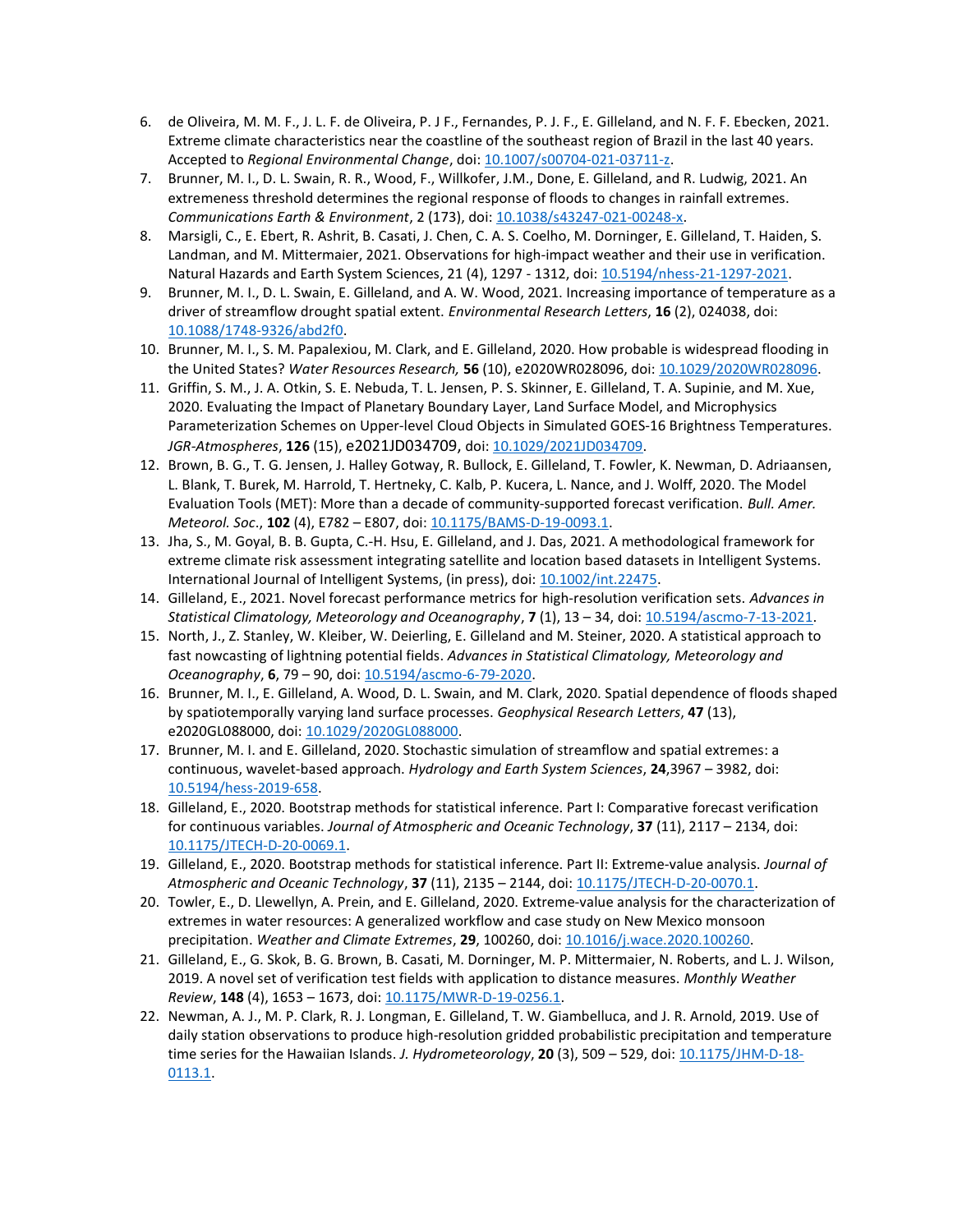- 23. Abatan, A. A., W. J. Gutowski, Jr., C. M. Ammann, L. Kaatz, B. G. Brown, L. Buja, R. G. Bullock, T. L. Fowler, E. Gilleland and J. Halley Gotway, 2018. Statistics of multi-year droughts and pluvials from the Method for Object-Based Diagnostic Evaluation (MODE). International Journal of Climatology, 38 (8), 3405 – 3420, doi: 10.1002/joc.5512.
- 24. Fix, M., D. S. Cooley, A. Hodzic, E. Gilleland, B. T. Russell, W. C. Porter, and G. G. Pfister, 2018. Observed and predicted sensitivities of high and extreme surface ozone to meteorological drivers in the US (1996- 2005). Atmospheric Environment, 176, 292 – 300, doi: 10.1016/j.atmosenv.2017.12.036.
- 25. Gilleland, E., A. S. Hering, T. L. Fowler, and B. G. Brown, 2018. Testing the tests: What are the impacts of incorrect assumptions when applying confidence intervals or hypothesis tests to compare competing forecasts? Mon. Wea. Rev., 146 (6), 1685 - 1703, doi: 10.1175/MWRD-17-0295.1.
- 26. Dorninger, M., E. Gilleland, B. Casati, M. P. Mittermaier, E. E. Ebert, B. G. Brown, and L. J. Wilson, 2018. Mesoscale Verification Inter-Comparison over Complex Terrain. Bull. Amer. Meteorol. Soc., 99 (9), 1887 -1906, doi: 10.1175/BAMS-D-17-0164.1.
- 27. Gilleland, E., 2017. A new characterization in the spatial verification framework for false alarms, misses, and overall patterns. Weather Forecast., 32 (1), 187{198, doi: 10.1175/WAF-D-16-0134.1.
- 28. Gilleland, E., R. W. Katz, and P. Naveau, 2017. Quantifying the risk of extreme events under climate change. Chance, 30 (4), 30 - 36, doi: 10.1080/09332480.2017.1406757. (invited paper).
- 29. Abatan, A. A., W. J. Gutowski, Jr., C. M. Ammann, B. G. Brown, L. Buja, R. G. Bullock, T. L. Fowler, E. Gilleland, J. Halley Gotway, and L. Kaatz, 2017. Multi-year droughts and pluvials over upper Colorado River basin and associated circulations. J. Hydrometeorology, 18, 799 - 818, doi: 10.1175/JHM-D-16-0125.1.
- 30. Ekström, M. and Gilleland, E., 2016. Assessing convection permitting resolutions of WRF for the purpose of water resource impact assessment and vulnerability work; a southeast Australian case study. Water Resources Research, 53 (1), 726 - 743, doi: 10.1002/2016WR019545.
- 31. Gilleland, E., M. Bukovsky, C. L. Williams, S. McGinnis, C. M. Ammann, B. G. Brown, and L. O. Mearns, 2016. Evaluating NARCCAP model performance for frequencies of severe storm environments. Advances in Statistical Climatology, Meteorology and Oceanography, 2 (2), 137 - 153, doi: 10.5194/ascmo-2-137-2016.
- 32. Shen, L., L. J. Mickley, and E. Gilleland, 2016. Impact of increasing heatwaves on U.S. ozone episodes in the 2050s: Results from a multi-model analysis using extreme value theory. Geophysical Research Letters, 43 (8), 4017 – 4025, doi: 10.1002/2016GL068432.
- 33. Bador, M., P. Naveau, E. Gilleland, M. S\_anchez, and T. Arivelo, 2015. Spatial clustering of summer temperature maxima from the CNRM-CM5 climate model ensembles and E-OBS over Europe. Weather and Climate Extremes, 9, 17 – 24, doi: 10.1016/j.wace.2015.05.003.
- 34. Gilleland, E. and R. W. Katz, 2016. extRemes 2.0: An Extreme Value Analysis Package in R. Journal of Statistical Software, 72 (8), 1 - 39, doi: 10.18637/jss.v072.i08.
- 35. Gilleland, E. and G. Roux, 2015. A New Approach to Testing Forecast Predictive Accuracy. Meteorol. Appl., 22 (3), 534 – 543, doi: 10.1002/met.1485.
- 36. Cheng, L., A. AghaKouchak, E. Gilleland, and R. W. Katz, 2014a. Non-stationary extreme value analysis in a changing climate. Climatic Change, 127 (2), 353 - 369, doi: 10.1007/s10584-014-1254-5.
- 37. Cheng, L., E. Gilleland, M. J. Heaton, and A. AghaKouchak, 2014b. Empirical Bayes estimation for the conditional extreme value model. Stat, 3 (1), 391 – 406, doi: 10.1002/sta4.71.
- 38. Gilleland, E., 2013. Testing competing precipitation forecasts accurately and efficiently: The spatial prediction comparison test. Mon. Wea. Rev., 141 (1), 340 - 355, doi: 10.1175/MWR-D-12-00155.1.
- 39. Gilleland, E., B. G. Brown, and C. M. Ammann, 2013. Spatial extreme value analysis to project extremes of large-scale indicators for severe weather. Environmetrics, 24 (6), 418 – 432, doi: 10.1002/env.2234.
- 40. Gilleland, E., M. Ribatet, and A. G. Stephenson, 2013. A software review for extreme value analysis. Extremes, 16 (1), 103 - 119, doi: 10.1007/s10687-012-0155-0.
- 41. Mannshardt, E. and E. Gilleland, 2013. Extremes of severe storm environments under a changing climate. American Journal of Climate Change, 2 (3A), 47 – 61, doi: 10.4236/ajcc.2013.23A005.
- 42. de Oliveira, M. M. F., N. F. F. Ebecken, J. L. F. de Oliveira and E. Gilleland, 2011. Generalized extreme wind speed distributions in South America over the Atlantic Ocean region. Theor. Appl. Climatol.,  $104$ ,  $(3 - 4)$ , 377 – 385, doi: 10.1007/s00704-010-0350-3.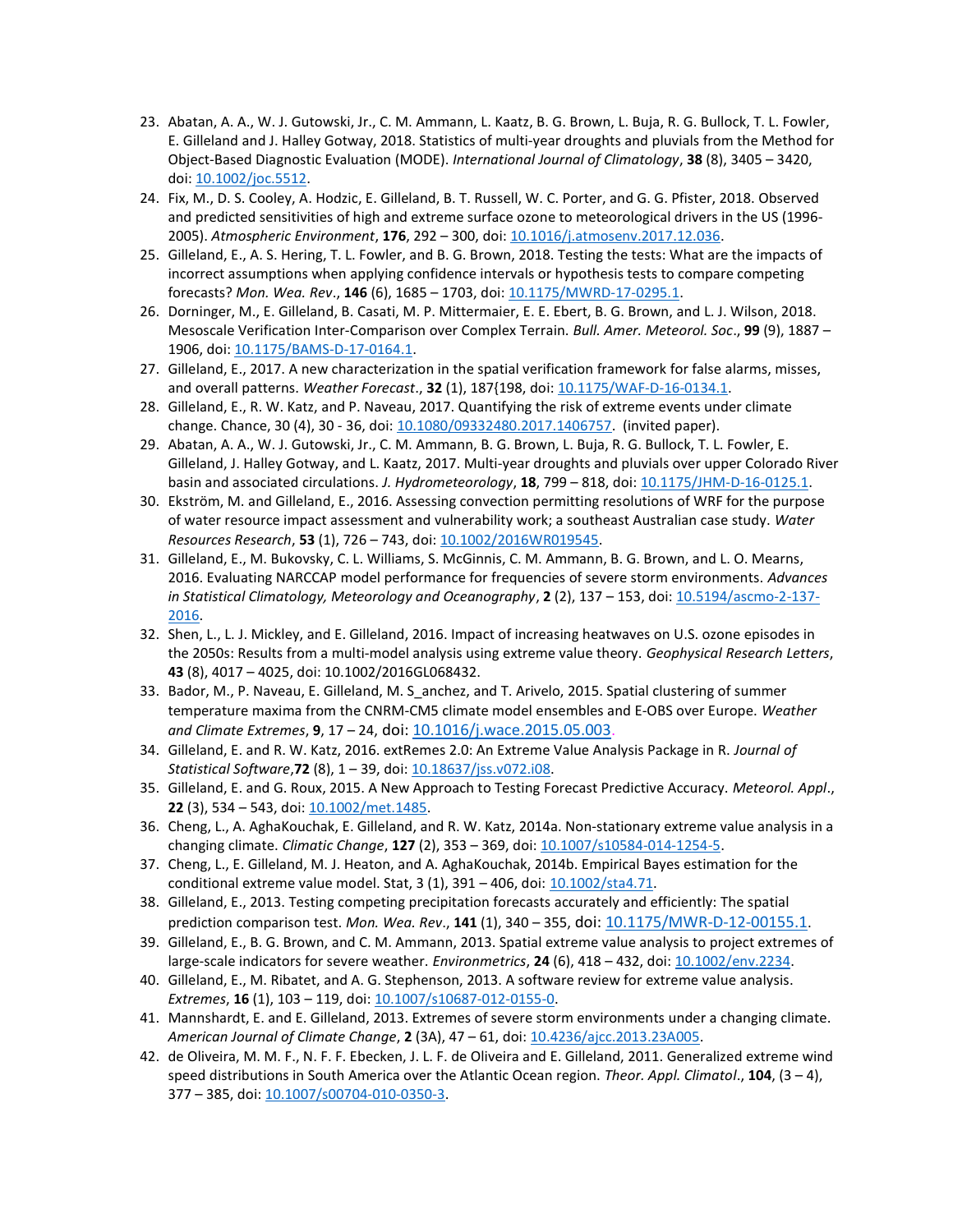- 43. Gilleland, E., 2011. Spatial forecast verification: Baddeley's Delta metric applied to the ICP test cases. Wea. Forecasting, 26 (3), 409 - 415, doi: 10.1175/WAF-D-10-05061.1.
- 44. Gilleland, E. and Katz, R. W., 2011. New software to analyze how extremes change over time. Eos, 11 January, 92 (2), 13 – 14, doi: 10.1029/2011EO020001.
- 45. Gilleland, E., D.A. Ahijevych, B.G. Brown and E.E. Ebert, 2010. Verifying Forecasts Spatially. Bull. Amer. Meteor. Soc., October, 91 (10), 1365 – 1373, doi: 10.1175/2010BAMS2819.1.
- 46. Gilleland, E., J. Lindstr om, and F. Lindgren, 2010. Analyzing the image warp forecast verification method on precipitation fields from the ICP. Wea. Forecasting, 25 (4), 1249 – 1262, doi: 10.1175/2010WAF2222365.1.
- 47. Heaton, M. J., M. Katzfuss, S. Ramachandar, K. Pedings, E. Gilleland, E. Mannshardt-Shamseldin, and R. L. Smith, 2010. Spatio-Temporal Models for Large-scale Indicators of Extreme Weather. Environmetrics, 22, 294 – 303, doi: 10.1002/env.1050.
- 48. Towler, E., B. Rajagopalan, E. Gilleland, R. S. Summers, D. Yates, and R. W. Katz, 2010. Modeling hydrologic and water quality extremes in a changing climate. Water Resources Research, 46, W11504, doi: 10.1029/2009WR008876.
- 49. Abeysirigunawardena, D. S., E. Gilleland, D. Bronaugh, 2009. Extreme wind regime responses to climate variability and change in the inner-south-coast of British Columbia Canada. Atmosphere-Ocean, 47(1), 41 – 61, doi: 10.3137/AO1003.2009.
- 50. Ahijevych, D., E. Gilleland, B. G. Brown, and E. E. Ebert, 2009. Application of spatial verification methods to idealized and NWP gridded precipitation forecasts. Wea. Forecasting, 24 (6), 1485 - 1497, doi: 10.1175/2009WAF2222298.1.
- 51. Gilleland, E., D. Ahijevych, B.G. Brown, B. Casati, and E.E. Ebert, 2009. Intercomparison of spatial forecast verification methods. Wea. Forecasting, 24, 1416 - 1430, doi: 10.1175/2009WAF2222269.1.
- 52. Gilleland, E., T. C. M. Lee, J. Halley Gotway, R. G. Bullock, and B. G. Brown, 2008. Computationally efficient spatial forecast verification using Baddeley's Delta image metric. Mon. Wea. Rev. 136 (5), 1747 - 1757, doi: 10.1175/2007MWR2274.1.
- 53. Gilleland, E. and T. L. Fowler, 2006. Network design for verification of ceiling and visibility forecasts. Environmetrics, 17 (6), 575 – 589, doi: 10.1002/env.765.
- 54. Gilleland, E. and D. Nychka, 2005. Statistical models for monitoring and regulating ground-level ozone. Environmetrics, 16, 535 – 546, doi: 10.1002/env.720.
- 55. Stephenson, A. and E. Gilleland, 2005. Software for the Analysis of Extreme Events: The Current State and Future Directions. Extremes, 8, 87 - 109, doi: 10.1007/s10687-006-7962-0.

### Book Chapters

- 1. Gilleland, E., F. Pappenberger, B. G. Brown, E. E. Ebert, and D. Richardson, 2016. Verification of meteorological forecasts for hydrological applications. In Handbook of Hydrometeorological Ensemble Forecasting, Edts. Duan, Q., F. Pappenberger, J. Thielen, A. Wood, H. L. Cloke, and J. C. Schaake, Springer, Berlin, Heidelberg, doi: 10.1007/978-3-642-40457-3 4-1.
- 2. Gilleland, E., 2016. Computing Software. Chapter 25 In Extreme Value Modeling and Risk Analysis: Methods and Applications. Edts. Dipak K. Dey and Jun Yan, CRC Press, Boca Raton, Flordia, U.S.A., pp. 505  $-515.$
- 3. Gilleland, E. and Ribatet, M., 2015. Reinsurance and extremal events. In: Computational Actuarial Science with R. Ed. A. Charpentier, Chapman & Hall/CRC the R series, Boca Raton, Florida, U.S.A., pp. 257 - 286.
- 4. Brown, B. G., E. Gilleland, and E. E. Ebert, 2012. Chapter 6: Forecasts of spatial fields. pp. 95 117, In Forecast Verification: A Practitioner's Guide in Atmospheric Science, 2<sup>nd</sup> Edition, Edts. I. T. Jolliffe and D. B. Stephenson, Wiley, Chichester, West Sussex, U.K., 274 pp.
- 5. Gilleland, E., D.W. Nychka, and U. Schneider, 2006. Spatial models for the distribution of extremes, Hierarchical modelling for the Environmental Sciences: statistical methods and applications, Edts. JS Clark and A Gelfand. Oxford University Press, New York pp. 170 – 183. ISBN 0-19-8569671.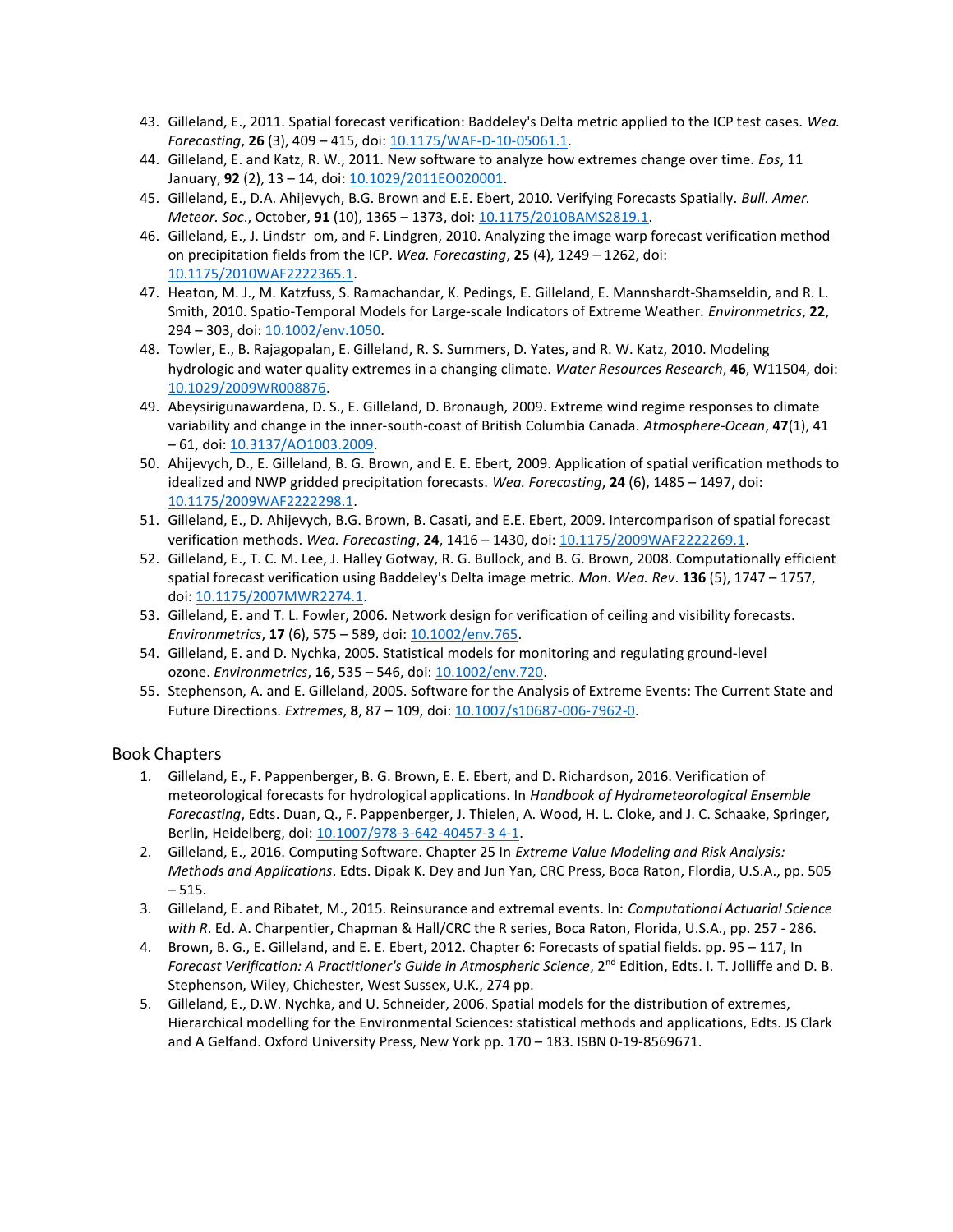### Edited Book

Machine Learning and Data Mining Approaches to Climate Science, 2015. Proceedings of the 4th International Workshop on Climate Informatics. Editors: Lakshmanan, V., Gilleland, E., McGovern, A., Tingley, M. (Eds.), Springer International Publishing, 252 pp., ISBN: 978-3-319-17220-0, doi: 10.1007/978-3-319-17220-0.

### Technical Notes

- 1. Gilleland, E. and Katz, R. W., 2016: in2extremes: Into the R Package extremes Extreme Value Analysis for Weather and Climate Applications. NCAR Technical Note, NCAR/TN-523+STR, 102 pp., doi: 10.5065/D65T3HP2.
- 2. Dorninger, M., M. P. Mittermaier, E. Gilleland, E. E. Ebert, B. G. Brown, and L. J. Wilson, 2013: MesoVICT: Mesoscale Verification Inter-Comparison over Complex Terrain. NCAR Technical Note NCAR/TN-505+STR, 23 pp, doi: 10.5065/D6416V21.
- 3. Gilleland, E., 2013. Two-dimensional kernel smoothing: Using the R package smoothie. NCAR Technical Note, NCAR/TN-502+STR, 17pp, doi: 10.5065/D61834G2.
- 4. Gilleland, E., L. Chen, M. DePersio, G. Do, K. Eilertson, Y. Jin, E.L. Kang, F. Lindgren, J. Lindström, R.L. Smith, and C. Xia, 2010. Spatial Forecast Verification: Image Warping. NCAR Technical Note, TN-482+STR, 23pp, doi: 10.5065/D62805JJ.
- 5. Gilleland, E., 2010. Confidence intervals for forecast verification. NCAR Technical Notes, NCAR/TN-479+STR, doi: 10.5065/D6WD3XJM.

### Conference preprints

- 1. Ahijevych, D.A., E. Gilleland, B.G. Brown, E.E. Ebert, L. Holland, and C. Davis, 2008. Intercomparison of spatial verification methods. 88th Annual American Meteorological Society (AMS) meeting, New Orleans, Louisiana. 9.1 Probability/Statistics conference.
- 2. Gilleland, E., M. Pocernich, H.E. Brooks, B.G. Brown, and P. Marsh, 2008. Large-scale indicators for severe weather. Proceedings of the American Statistical Association (ASA) Joint Statistical Meetings (JSM), 3-7 August 2008, Denver, Colorado. Available at: http://www.ral.ucar.edu/staff/ericg/GillelandEtAl2008.pdf.
- 3. Gilleland, E. and R. W. Katz, 2006. Analyzing seasonal to interannual extreme weather and climate variability with the extremes toolkit (extRemes). 18th Conference on Climate Variability and Change, 86th American Meteorological Society (AMS) Annual Meeting, 29 January - 2 February, 2006, Atlanta, Georgia. P2.15. Available at: http://www.isse.ucar.edu/extremevalues/Gilleland2006.pdf.
- 4. Gilleland, E., 2004. Optimizing METAR Network Design for Verification of Cloud Ceiling Height and Visibility Forecasts, conference proceedings (preprint) for the 2004 joint meeting of The Fifteenth Annual Conference of The International Environmetrics Society and The Sixth International Symposium on Spatial Accuracy Assessment in Natural Resources and Environmental Sciences, 28 June - 1 July, 2004, Portland, ME.
- 5. Gilleland, E., 2004. 2.5 Improving forecast veri cation through network design, proceedings of the 17th Conference on Probability and Statistics in the Atmospheric Sciences, 84th Annual Meeting of the American Meteorological Society (AMS), 10 - 15 January, 2004, Seattle, WA.

# Grants and Contracts

- 1. Genex Systems LLC award, Investigating trends in extreme precipitation for highway bridge safety, 04/01/2016 – 06/30/2016, PI.
- 2. Risk Prediction Initiative (RPI), "Development of an Improved Database for Tropical Cyclone Size Parameters," 10/01/2013 – 1/1/2016, co-PI.
- 3. NSF Earth System Modeling (EaSM), \Advanced Climate and Regional Model Validation for Societal Applications", 2012 – 2016, co-I.
- 4. Environmental Protection Agency (EPA), "Using Advanced Statistical Techniques to Identify the Drivers and Occurrence of Historical and Future Extreme Air Quality Events in the United States from Observations and Models," 6/1/2012 – 5/31/2015, collaborator.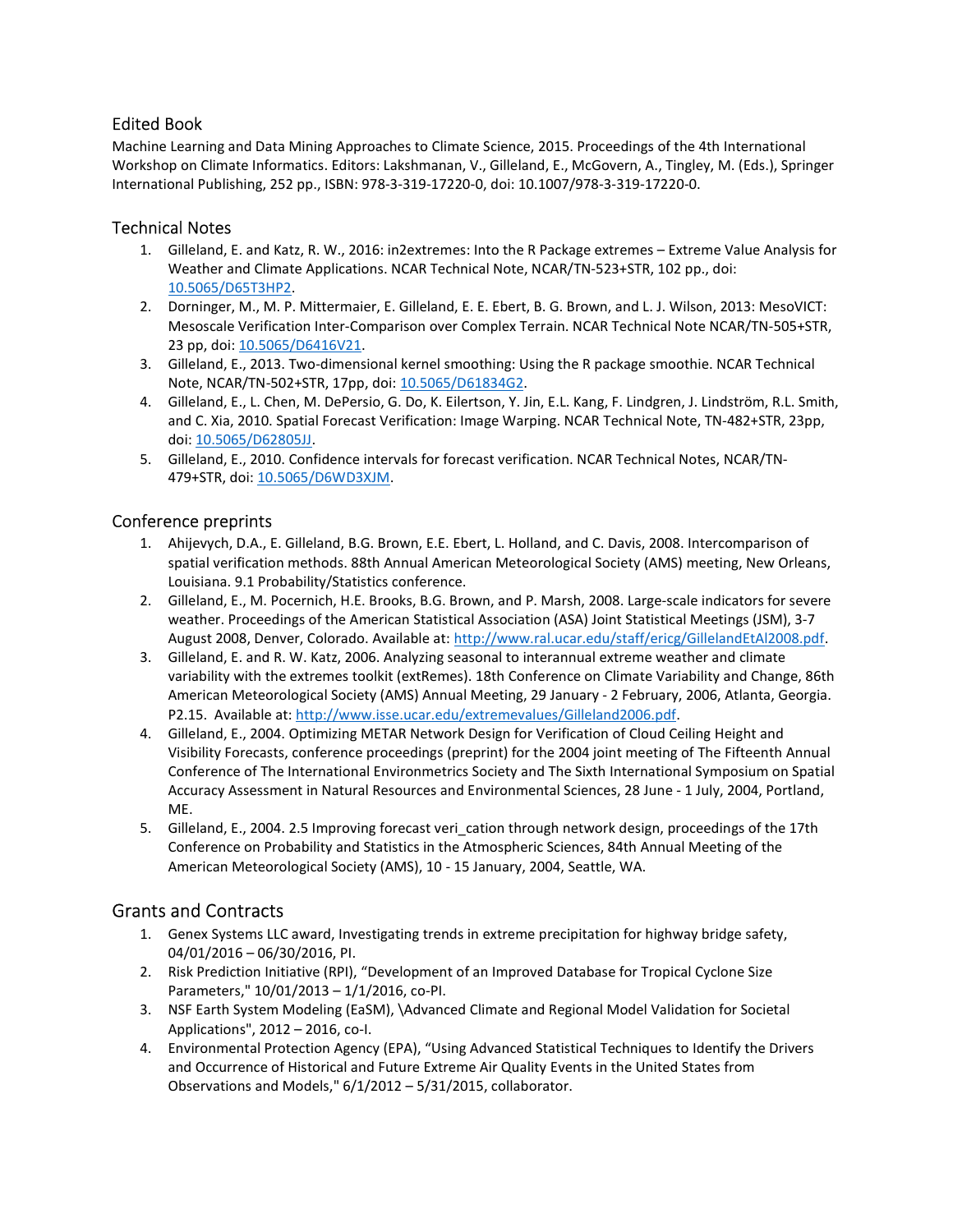# Invited Talks

- 1. extRemes: An R package for statistical extreme-value analysis (EVA). NCAR Earth System Extremes Affinity Group meeting, 7 April 2022.
- 2. Geospatial Statistical Methods for Rare Meteorological Events. 3rd Triple-G Colloquium Series 26 March 2021, Department of Geography, Environment, and Spatial Sciences, Michigan State University, East Lansing, Michigan, U.S.A.
- 3. Spatial extreme-value analysis. 29 July 2019. American Statistical Association Joint Statistical Meetings, 27 July – 1 August 2019, Denver, Colorado, U.S.A.
- 4. A spatial propinquity extreme-value model for assessing large-scale process extremes in future climates. STATMOS Workshop on Spatial and Spatio-temporal EVA and Oceanography 2019, National Science Foundation (NSF), San Diego, California, U.S.A. (OpenSky Citable URL: http://n2t.net/ark:/85065/d7sb48sv).
- 5. Forecast verification for solar power forecasts. 19 July 2018, The 28th Annual Conference of the International Environmetrics Society, 16 - 21 July 2018, Guanajuato, Mexico.
- 6. Verification within complexity: Comparing spatial fields. 25 April 2018. Institute for Mathematics and its Applications (IMA) Forecasting from Complexity Workshop, 23 - 27 April 2018, Minneapolis, Minnesota, U.S.A. https://www.ima.umn.edu/2017-2018.6/W4.23-27.18.
- 7. Extreme value analysis with the R package extRemes. 28 August 2017, Environmental Risk Modeling and Extreme Events Workshop, 28{31 August 2017, Montréal, Québec, Canada Statistical Applications for Severe Storm Environments. 17 February 2017, Université degli Studi di Torino, Turin, Italy.
- 8. Towards finding trends in extreme values of precipitation: A preliminary Analysis. 24 October 2016, STATMOS Workshop on Climate Extremes, 23 – 25 October 2016, State College, Pennsylvania, U.S.A.
- 9. Evaluating Severe-Storm Environment Variables from the North American Climate Change Assessment Program Climate Models. 17 October 2016, Mathematical and Statistical Sciences Department, University of Colorado, Denver, Colorado, U.S.A.
- 10. The spatial prediction comparison test. 6 October 2016, Met Office, Exeter, United Kingdom.
- 11. Evaluation of weather and climate forecasts: A 2016 perspective. 96th Annual American Meteorological Society Meeting, 23rd Conference on Probability and Statistics in the Atmospheric Sciences, 14 January 2016, New Orleans, Louisiana, U.S.A. (presented for Barbara G. Brown).
- 12. Testing the tests: A look at size and power for hypothesis tests of competing forecasts. 96<sup>th</sup> Annual American Meteorological Society Meeting, 23rd Conference on Probability and Statistics in the Atmospheric Sciences, 13 January 2016, New Orleans, Louisiana, U.S.A.
- 13. Conditional Extreme Value Analysis for Severe Storm Environments. 20 November 2015, NCAR/IMAGe ToY seminar, Boulder, Colorado, U.S.A.
- 14. Which forecast is better? 10 November 2015, Big Data & Environment Workshop, 10 13 November 2015, Buenos Aires, Argentina (http://www.cima.fcen.uba.ar/UMI/bde/index.php).
- 15. Conditional extreme value analysis for severe storm environments. University of Colorado, Department of Applied Mathematics colloquium seminar, 23 January 2015, Boulder, Colorado, U.S.A.
- 16. Mesoscale Verification Intercomparison over Complex Terrain (MesoVICT) Project. University of Delaware SIAM Chapter seminar, 17 April 2014.
- 17. Testing competing models on spatial fields. GC14B-05, American Geophysical Union Fall Meeting 9 13 December 2013, San Francisco, California, U.S.A., 9 December 2013.
- 18. A conditional extreme value model for severe storm environments. International Short Conference on Advances in Extreme Value Analysis and Application to Natural Hazards, 18 – 20 September 2013, Siegen, Germany, 18 September 2013 (keynote presentation).
- 19. Extreme Value Analysis and Ventures into Space and Time. Next Generation Climate Data Products Workshop, 15 – 19 July 2013, Boulder, Colorado, U.S.A., 15 July 2013.
- 20. The Spatial Prediction Comparison Test. 14th Annual WRF Users' Workshop, Boulder, Colorado, U.S.A., 28 June 2013.
- 21. A conditional distribution for severe storm environments. Colorado School of Mines, Applied Mathematics and Statistics Colloquium seminar presentation, 22 February 2013, Golden, Colorado, U.S.A.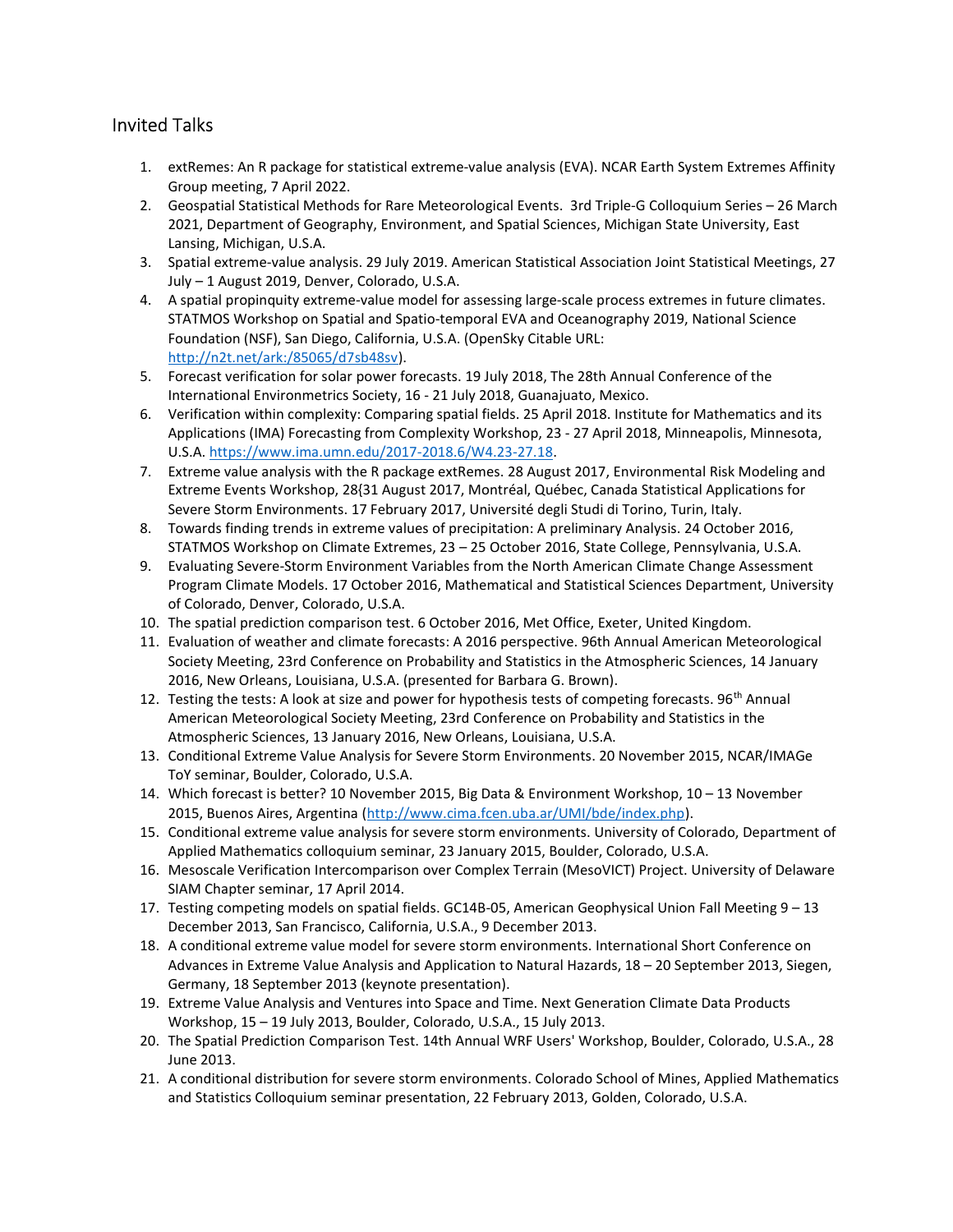- 22. Spatial Forecast Verification methods overview. 5 February 2013, 2013 WRF Winter Tutorial and MET Tutorial, 4 – 5 February 2013.
- 23. Predicting and evaluating extreme weather events, 12th Experimental Chaos and Complexity Conference, Ann Arbor, Michigan, 18 May 2012.
- 24. Spatial Forecast Verification, WRF User Tutorial, 23 January 3 February, 2012, Boulder, Colorado, 31 January, 2012.
- 25. Extreme Value Analysis. Guest lecture for the Systems Thinking class at Leeds Business School at the University of Colorado, Boulder, 8 March 2011.
- 26. Some extreme value problems in climatology. Extreme events in climate and weather an interdisciplinary workshop (10w5016), Banff Centre, Banff, Alberta, Canada, 22 – 27 August 2010.
- 27. Spatial Forecast Verification. NCAR Fleishman Building, Boulder, Colorado 14 June 2010, 2010 Advanced Study Program (ASP) Forecast Verification Colloquium.
- 28. Confidence Intervals: Giving meaning to your results. NCAR Damon Room, Boulder, Colorado, 9 June 2010, 2010 Advanced Study Program (ASP) Forecast Verification Colloquium.
- 29. Spatial Extremes in Atmospheric Problems, The 19th TIES Conference 8-13 June 2008 Kelowna, BC Canada.
- 30. The Image Warp for Gridded Forecast Verification, The 19th TIES Conference 8 13 June 2008 Kelowna, BC Canada.
- 31. Extremes and Atmospheric Data. 2007-08 Program on Risk Analysis, Extreme Events and Decision Theory, Opening workshop, 16 – 19 September, 2007, Research Triangle Park, North Carolina, U.S.A.
- 32. The Extremes Toolkit: Weather and Climate Applications of Extreme Value Statistics. 4<sup>th</sup> Conference on Extreme Value Analysis: Probabilistic and Statistical Models and their Applications, 15 - 19 August, 2005, Gothenburg, Sweden.

# Educational Services

### College Courses (while at NCAR)

- 1. Lecturer for MATH 3382: Statistical Theory. University of Colorado, Denver. Spring 2019 semester.
- 2. Lecturer for MATH 6330: Workshop in Statistical Consulting. University of Colorado, Denver. Spring 2018 semester.

### Short Courses

- 1. Crash-Course in Extremes, 21 May 2019. STATMOS Workshop on Spatial and Spatio-temporal EVA and Oceanography, 21 to 24 May 2019, San Diego, California, U.S.A. (co-organizer).
- 2. STATMOS is sponsored by the U.S. National Science Foundation (NSF). 9th International Extreme Value Analysis Conference Satellite Workshop on Statistical Computing for Extremes, 14 June 2015, Ann Arbor, Michigan (invited co-organizer/instructor).
- 3. Introduction to R, Siparcs workshop, 20 May 2015 (invited instructor/organizer) WCRP-ITCP Summer School on Attribution and Prediction of Extreme Events. 21 July - 1 August 2014, Trieste, Italy (invited instructor).
- 4. Statistical Analysis of Weather and Climate Extremes, The American Meteorological Society's 22nd Conference on Probability and Statistics in the Atmospheric Sciences, 2 February 2014, Atlanta, Georgia (co-organizer and instructor).
- 5. Introduction to R, Siparcs/HPC workshop, 21 May 2013 (invited instructor/organizer) An introduction to the analysis of extreme values using R and extRemes. Graybill VIII/6<sup>th</sup> International Conference on Extreme Value Analysis. Colorado State University, Fort Collins, Colorado. 22 – 26 June 2009 (invited coorganizer/instructor).
- 6. Intense course for young researchers on R Statistical software for climate research with an introduction to extreme value analysis, Interdisciplinary Workshop: E\_ects of climate change: coastal systems, policy implications, and the role of statistics Workshop. Preluna Hotel and Spa, Sliema, Malta. 16 – 17 March 2009 (invited organizer/instructor).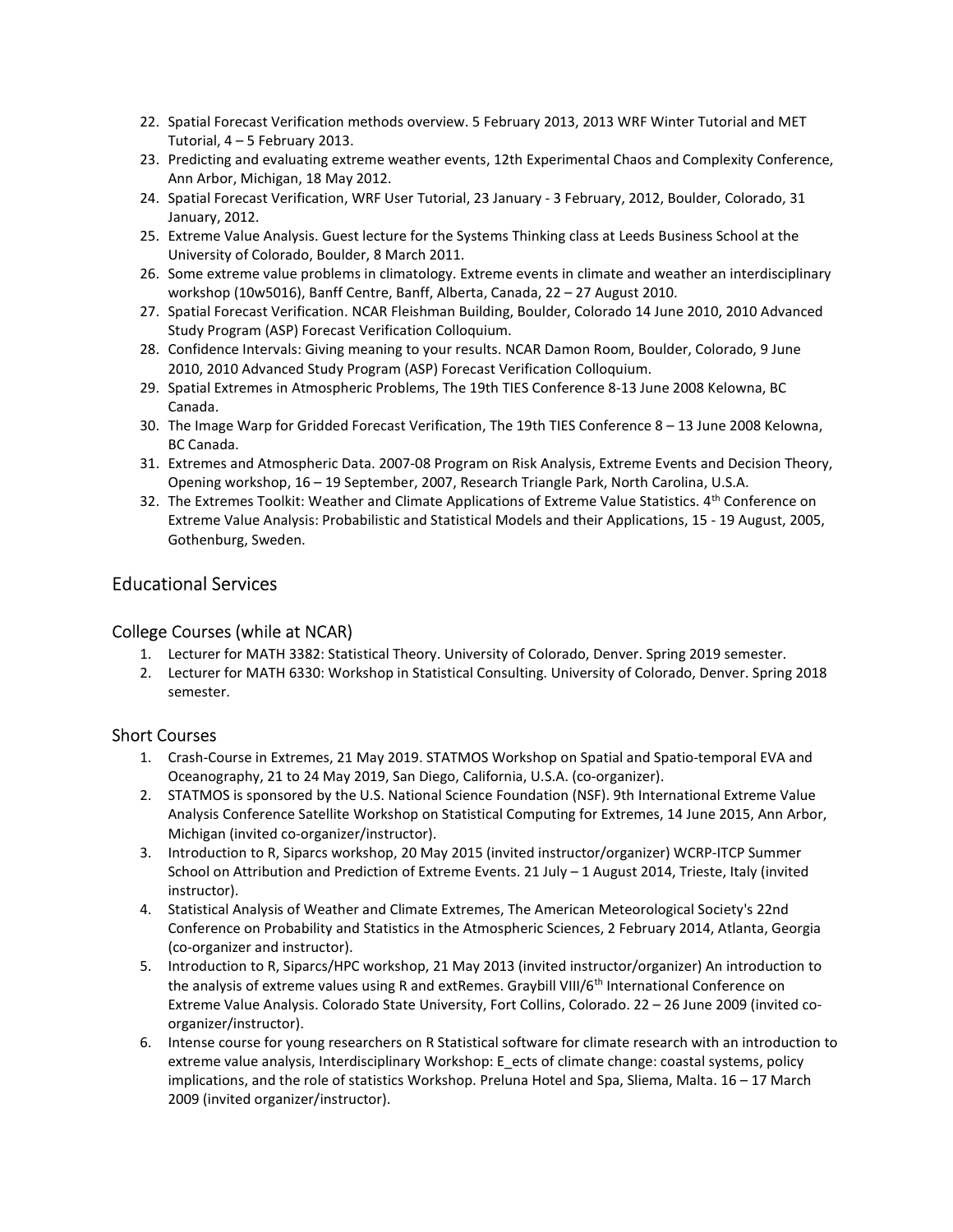### Graduate Students

- 1. Working with and planning to serve on Vitaly Kholodovsky's Ph.D. committee at University of Maryland, Baltimore Campus.
- 2. Served on Tian Yu Yen's Ph.D. committee at University of Colorado, Denver's Department of Mathematical and Statistical Sciences. Defended on 14 July 2021.
- 3. Dissertation Committee Member, Diego Garzena, Ph.D., Universit\_a degli Studi di Torino, 17 February 2017.
- 4. NCAR Staff Sponsor for NCAR's Advanced Study Program (ASP) Graduate Student Visitor Program, Linyin Cheng, University of California, Irvine, (2013) Resulted in the papers Cheng et al. (2014a,b). Linyin is now a professor at University of Arkansas.
- 5. Thesis Committee Member, Apputhurai Pragalathan, Ph.D., Swinburne University of Technology, (2012).

### Colloquia and Workshops for Students

- 1. Co-organizer for the STATMOS Workshop on Spatial and Spatio-Temporal Extreme-Value Analysis Applied to Oceanography, 21 to 24 May 2019, San Diego, California, U.S.A.
- 2. Organizing committee for the 2011 ASP Colloquium on "Statistical Assessment of Extreme Weather Phenomena under Climate Change." (http://www.asp.ucar.edu/colloquium/2011/index.php).
- 3. Problem presenter for the 2009 Industrial Mathematical and Statistical Modeling (IMSM)Workshop for Graduate Students. Center for Research in Scientific Computation, Raleigh, North Carolina and the Statistical and Applied Mathematical Sciences Institute (SAMSI), Research Triangle Park, North Carolina, 20{28 July 2009. The topic was "Large-scale indicators for severe weather." Resulted in the Heaton et al. (2011) paper (see refereed publications above).
- 4. Problem presenter for the 2010 IMSM Workshop for Graduate Students. Center for Research in Scientific Computation, Raleigh, North Carolina and SAMSI, Research Triangle Park, North Carolina, 19{27 July 2010. The topic was "Space-time forecast verification: generalizing the image warp method from the spatial domain to the space-time domain." Resulted in an NCAR Technical Note (Gilleland et al., 2010, see references above).

#### Reading Groups

- Statistical Analysis of Extremes in Geophysical Science (http://www.ral.ucar.edu/staff/ericg/extremereading.html).
- Forecast Verification (http://www.ral.ucar.edu/staff/ericg/vxreading.html).

# Other Synergistic Activities

#### Committee Service

- 1. Program Chair-Elect 2022 for the American Statistical Association Statistics and the Environment (ENVR) Section (9/2021 – 9/2022). Program Chair (9/2022 – 9/2023).
- 2. Member: World Meteorological Organization (WMO) World Weather Research Devision's Joint Working Group on Forecast Verification Research (JWGFVR), 2/22/2018 – 12/31/2021.
- 3. NCAR node director for STATMOS  $(1/1/14 6/1/2019)$ , https://www.statmos.washington.edu/?page\_id=266).
- 4. American Meteorological Society's Probability and Statistics Committee (Committee Member: 1/16/2011 – 2/15/15, Committee Chair, 2/15/15 – 1/15/18).
- 5. Organizing committee of the Mesoscale Verification Intercomparison in Complex Terrain (Meso-VICT) project.
- 6. Lead organizer of the Spatial Forecast Verification Methods Inter-Comparison Project (ICP, http://www.ral.ucar.edu/projects/icp/).